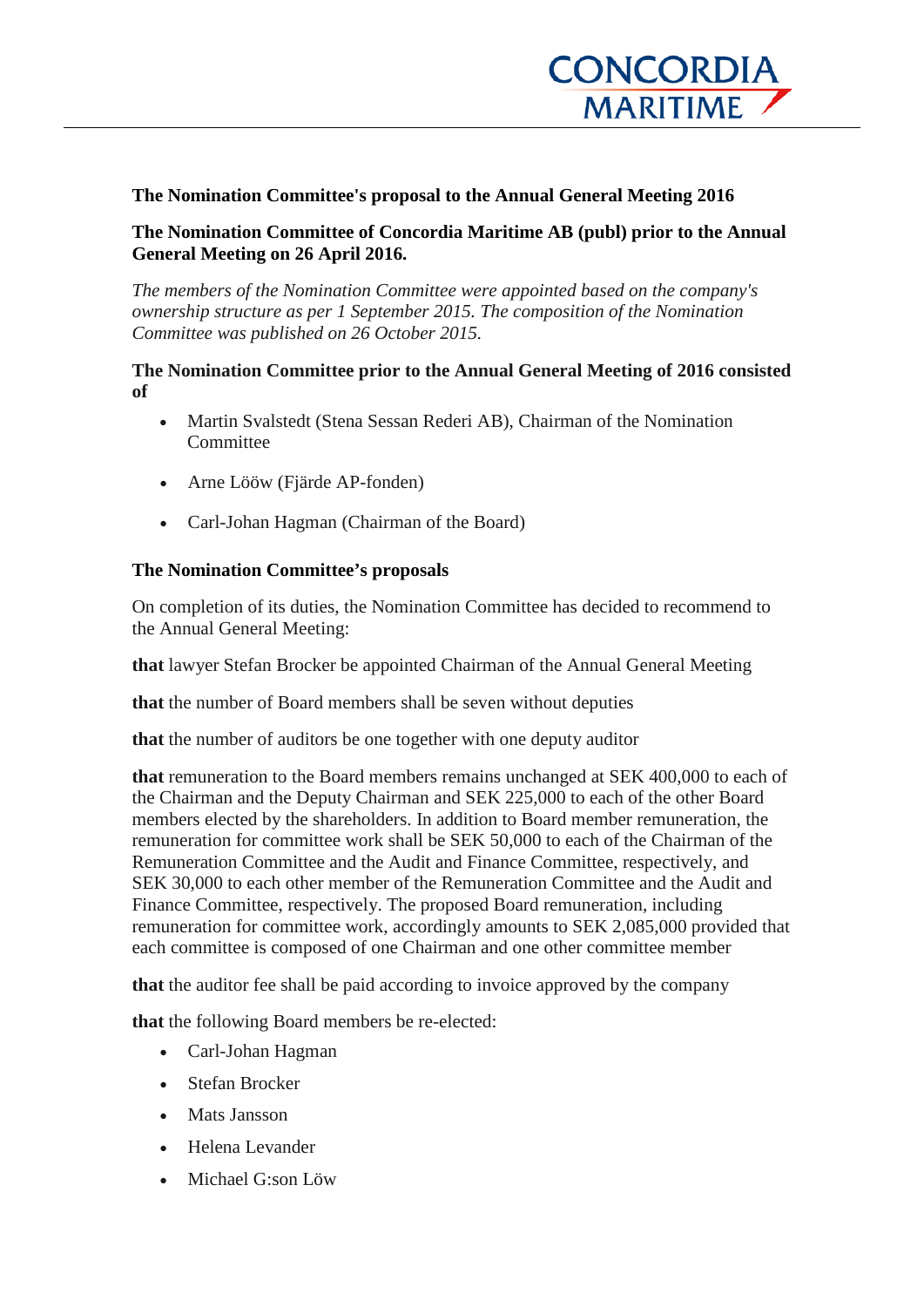- Morten Christian Mo
- Dan Sten Olsson

**and that** Carl-Johan Hagman be re-elected as Chairman of the Board and that Stefan Brocker be re-elected as Deputy Chairman of the Board

**that** authorised public accountant Jan Malm of KPMG be re-elected as auditor of the company until the next Annual General Meeting and authorised public accountant Helena Ekberg of KPMG be re-elected as deputy auditor

**that** the Nomination Committee be appointed in accordance with the following procedure

The nomination process for the election of Board members includes the appointment of a Nomination Committee consisting of three members. The members shall comprise one representative from each of the two largest shareholders (in terms of voting power), provided they desire representation on the committee, and the company's Chairman of the Board. The largest shareholder in terms of voting power appoints the Chairman of the Nomination Committee.

The largest shareholders will be contacted by the Chairman of the Board on the basis of the company's list of registered shareholders provided by Euroclear Sweden AB as on the last business day of August in the year prior to the meeting. After the shareholders have been contacted, they shall give notice as to whether they wish to serve on the committee or not within fourteen days. If no response is received from the shareholder, contact is made with the next largest shareholder. The names of the members of the Nomination Committee shall be announced on the website immediately after their appointment, but no later than six months before the Annual General Meeting of 2017.

If the structure of major shareholders changes during the nomination process, the composition of the Nomination Committee may be changed to reflect this. The Nomination Committee may also increase its numbers by one person.

The term of office for the Nomination Committee lasts until a new committee is appointed.

The guidelines issued to the largest owners regarding their choice of representative state that the individual in question must have knowledge and experience relevant to the company. The rules on the independence of Board members contained in the Swedish Corporate Governance Code shall be observed.

The Nomination Committee's tasks include submitting proposals to the Annual General Meeting concerning the following areas:

- Chairman of the meeting
- Board members and deputy Board members
- Chairman of the Board and the Deputy Chairman of the Board
- Remuneration to the Board members, the Chairman and the Deputy Chairman, including proposals to remuneration for committee work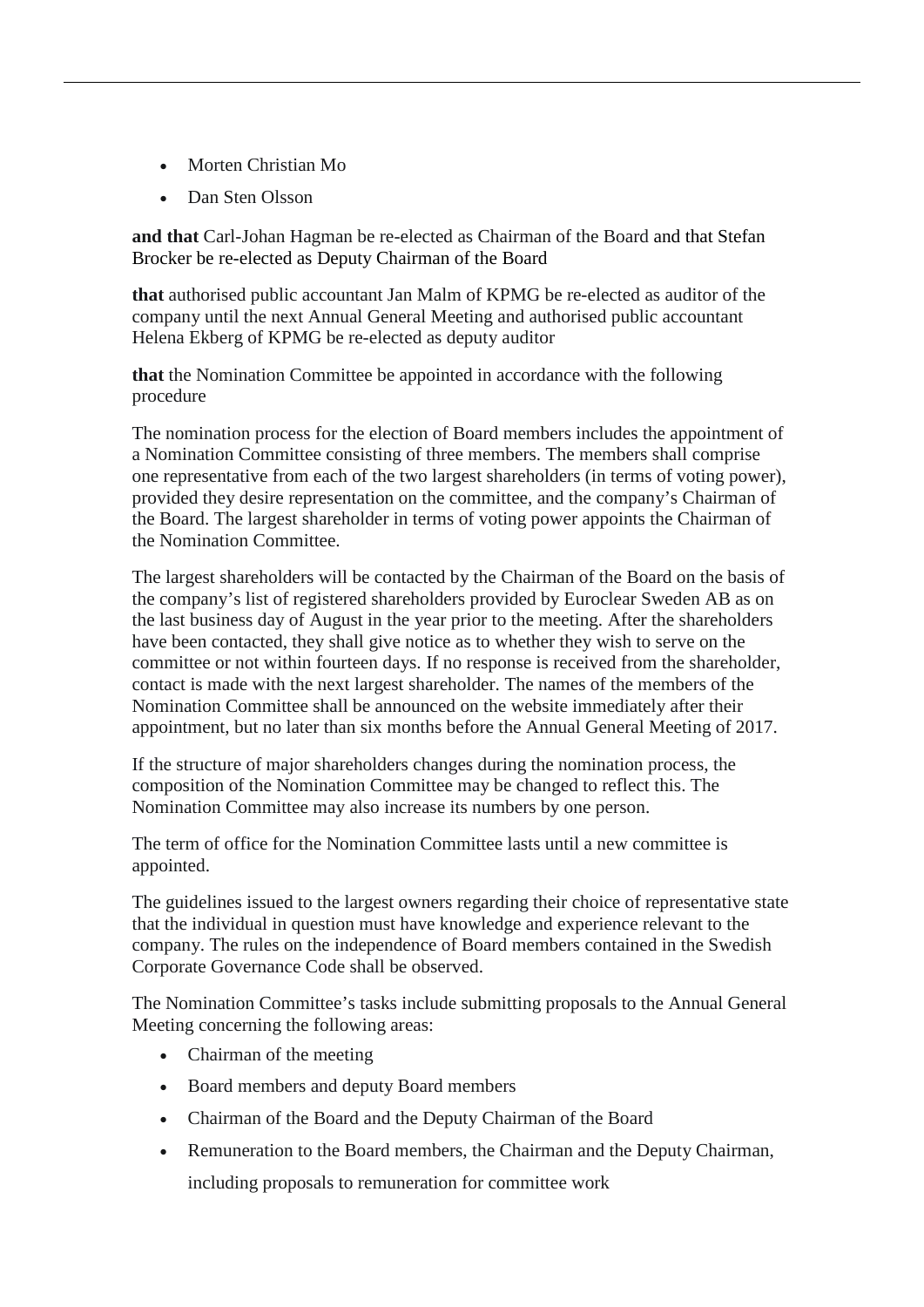- Auditor and deputy auditor and their fees
- Proposals for procedures for appointing the Nomination Committee

The Nomination Committee may charge the company for recruitment consultancy and other advisory services necessary to enable the committee to fulfil its duties. As far as other work is concerned, the Nomination Committee shall carry out the duties specified for Nomination Committees in the Swedish Corporate Governance Code.

## **Report on the work of the Nomination Committee prior to the Annual General Meeting of 2016**

Prior to the Annual General Meeting of 2016, the Nomination Committee held three meetings and also had a number of email and telephone contacts. The Nomination Committee has considered the Board's evaluation and has received from the Chairman of the Board a report on the Board's work. The Nomination Committee has also interviewed Board members. The Nomination Committee has used this as basis for evaluating the composition of the present Board.

The Nomination Committee has considered all matters under the Swedish Code of Corporate Governance that the Nomination Committee is responsible to deal with. This includes, among other things, discussions and considerations regarding (i) to what extent the current Board fulfill the requirements that will be imposed on the Board as a result of the company's business and development phase, (ii) the size of the Board, (iii) the different areas of competence that are and should be represented within the Board, (iv) the composition of the Board with respect to experience, gender and background, (v) remuneration to the Board members and (vi) the procedure for establishing a new Nomination Committee for the Annual General Meeting to be held in 2017. In order for the company to fulfill its information obligations to the shareholders, the Nomination Committee has informed the company on how the Nomination Committee has performed its work and on the proposals that the committee has resolved to present.

# **Motivated statement regarding the Nomination Committee's proposal for Board of Directors**

The Nomination Committee has concluded that the Board and its work are functioning very well. The Nomination Committee considers that the Board composition represents a broad range of competence, with extensive operational and financial expertise, including knowledge of international conditions and markets. The Nomination Committee has also made an assessment of each member's ability to devote sufficient time to their Board duties.

The Nomination Committee has taken into account the Board's gender distribution and considers that the company should increase female representation on the Board over time. In view of the significant changes currently taking place in the company's markets, the Nomination Committee believes that a high degree of continuity in the Board's composition is desirable. The Nomination Committee notes that the Swedish Corporate Governance Board has recommended that Swedish public companies should endeavour to achieve a more even gender distribution by 2017. It is the Nomination Committee's assessment that it is important to strive for a more even gender distribution